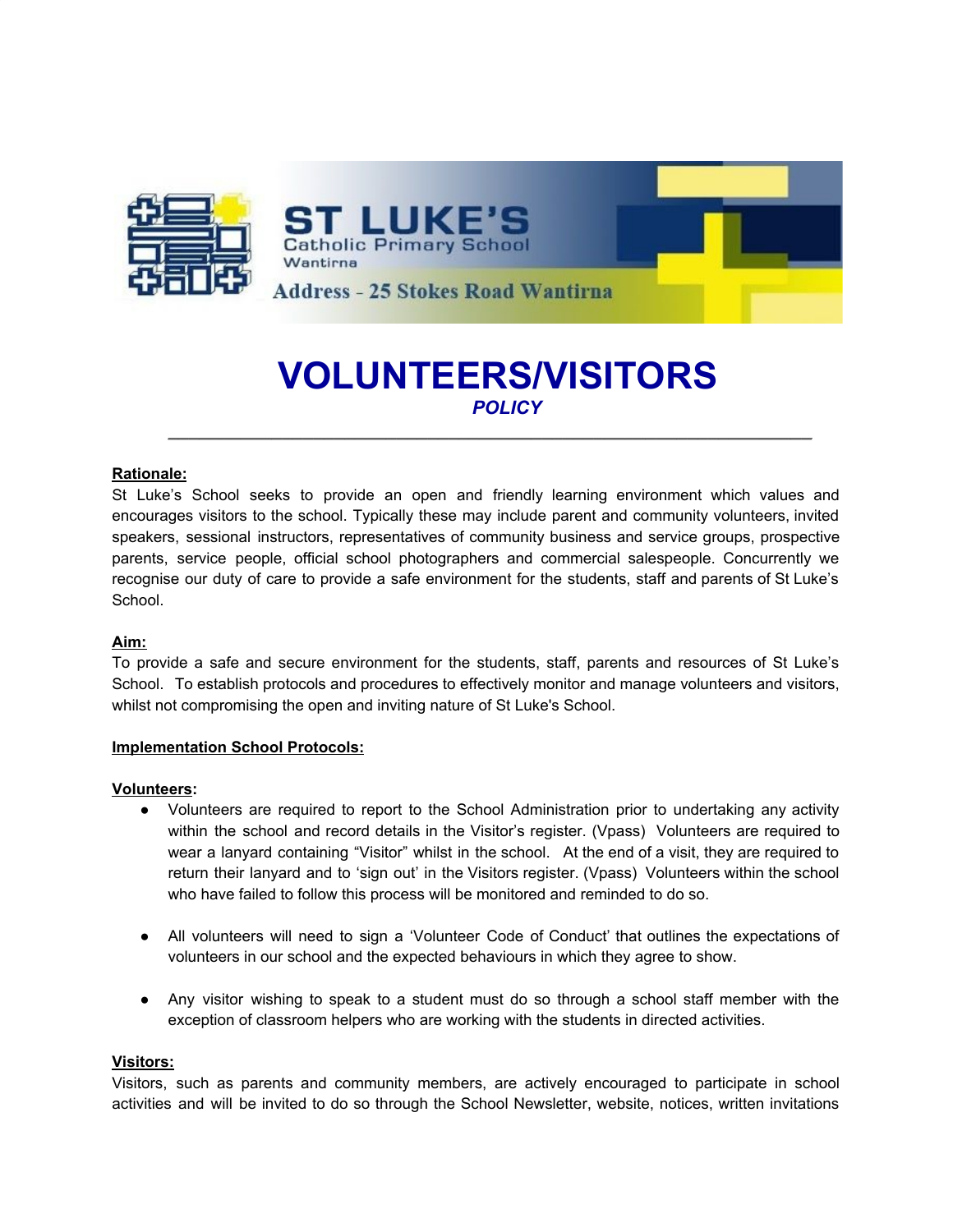and personal approaches, as well as informally through conversation and opportunity. Visiting speakers are in attendance by **invitation only**. They will be well briefed about the nature of the school and its community by the Principal, Deputy Principal or Teacher in charge and should be prepared to respect the range of views held by the students and their families. The Principal is responsible for ensuring that parental consent is obtained for contact with students by approved organisations (e.g. instrumental music) during school hours. Visitors must act in an appropriate manner when on school grounds or at school events.

Salespeople and those delivering goods will be directed appropriately by the School Administration staff. Visitors providing services to the school such as tradespeople and consultants who may work independently of school personnel will be asked to present their Working with Children Check; observe the school's 'sign in' and 'sign out' procedures; wear a 'Visitors' badge at all times and observe the school's Occupational Health and Safety procedures while on site. Any visitors providing services to the school who do not have their Working with Children Check will need to be supervised by School Administration staff on their visit.

# **Risk Management:**

Visitors and volunteers entering the school will be provided with directions and made aware of any construction works which may impact upon their safety or comfort. School Administration staff, Principal, Deputy Principal or the Teacher In Charge of organising the visit will provide this advice. The school's emergency management procedures will ensure that visitors within the school at the time of emergency or practice drill will be identified and directed appropriately.

Visitors will be briefed on Occupational Health and Safety Conditions and go through a Visitor induction checklist.

# **Unauthorised visitors:**

Visitors who are not listed on school records and who wish to see a student will not be given access to them. The Principal or Deputy Principal will explain the school's policy and then request the individual to leave the school grounds. Under the Summary Offence Act 1966, the principal reserves the right, and has the authority to prohibit any potential visitor from entering or remaining within the school, and also has the authority to invite or exclude people from using or being within the school's boundaries outside school operating hours.

# **Evaluation:**

This policy will be reviewed as part of the School Improvement Review cycle.

This policy was ratified by the Advisory Board on 23/9/18.

# **Appendix:**

[Volunteer](https://docs.google.com/document/d/19t327Uce4yr6p2L2n2u1sGSnugSaTyqkEYs-ItE9gQo/edit?usp=sharing) Code of Conduct Policy

[Volunteer](https://docs.google.com/document/d/19kIpV6olR0wanC_d1Qvd132xd-6VU05eTiSDgsMZMOI/edit?usp=sharing) Code of Conduct

Visitors Code of [Conduct](https://docs.google.com/document/d/1UF0M8KAclTY_izKvV-jliCIn_Izt8afDr6jj7sBgpHo/edit?usp=sharing) Policy